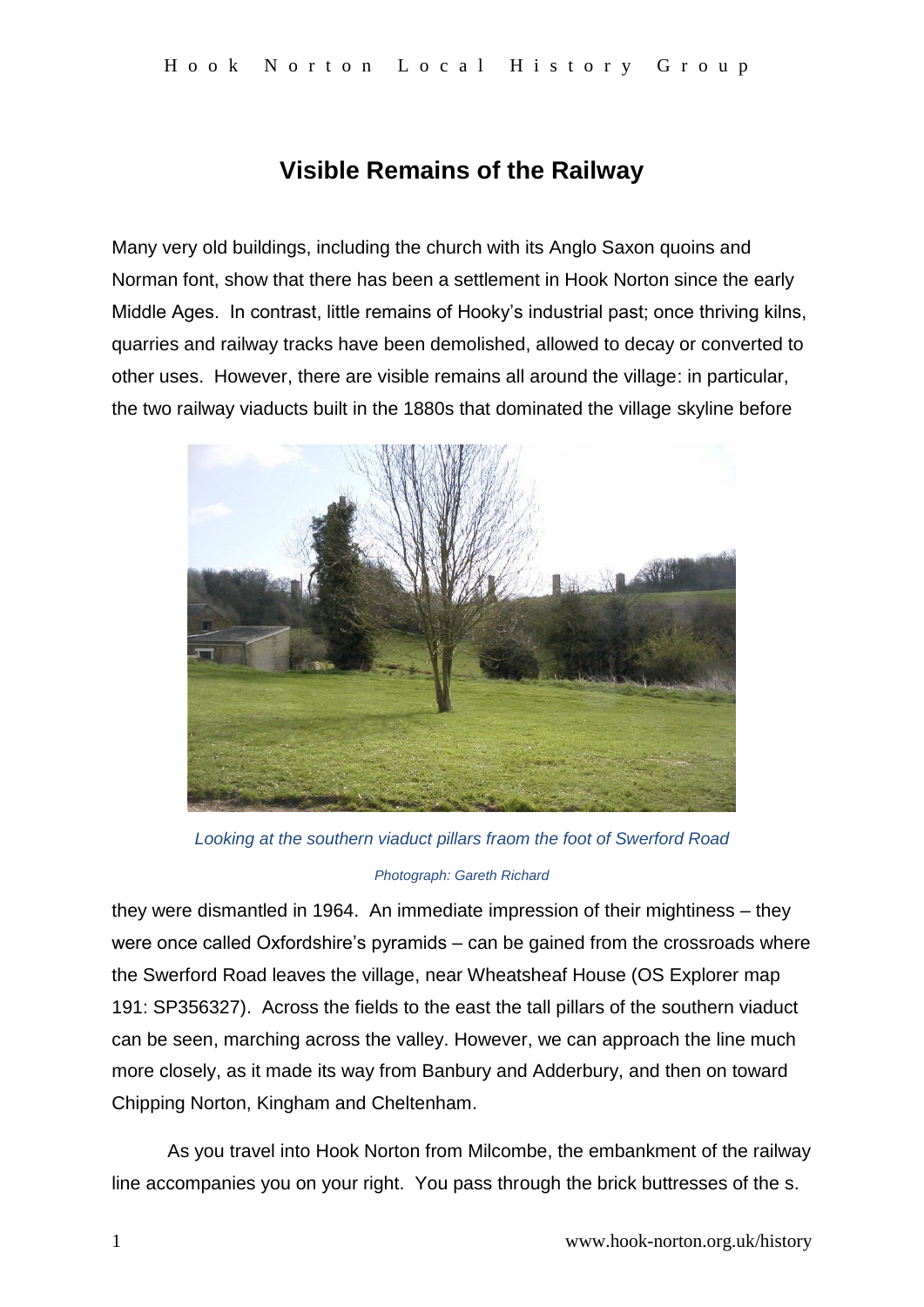

*The Northern Viaduct from the foot of Down End* Photo:

#### *The trees are now too numerous and too dense to replicate this view nowadays.*

railway bridge over the road – the wall on the left rebuilt in 2015, but the other much older. The large house on the left is the old Railway Tavern; the lane leading up to the new houses at The Grange (the name is a modern invention) originally led up to the railway station and the marshalling yard. The houses stand on top of the embankment that led the line south towards the more northerly of the two viaducts.

The best way to see the pillars of that viaduct is from the other end. Go to the bottom of Down End and Park Hill and take the path to Wigginton; alternatively, go east from Park Road toward Park Farm and take the diagonal path across the field on your right. In either case, head toward the left hand end of the treed railway embankment that you see in front of you (361333). Once there, you can stand under



*The southern butt end of the northern viaduct, leading to the middle embankment.*

Photo: Donald Ratcliffe

the first span, with the butt end of the viaduct on your right and the rest of the viaduct's pillars to your left. If you follow the broad path down the hill to your left a little way, you will pass a few of the massive stone piers that descend to the valley floor.

These pillars are solid, made of local stone, locally dressed. They vary in height between 60 and 85 feet; the tallest pillar is calculated to contain 2,000 stone blocks, some of which had to be raised 90 feet in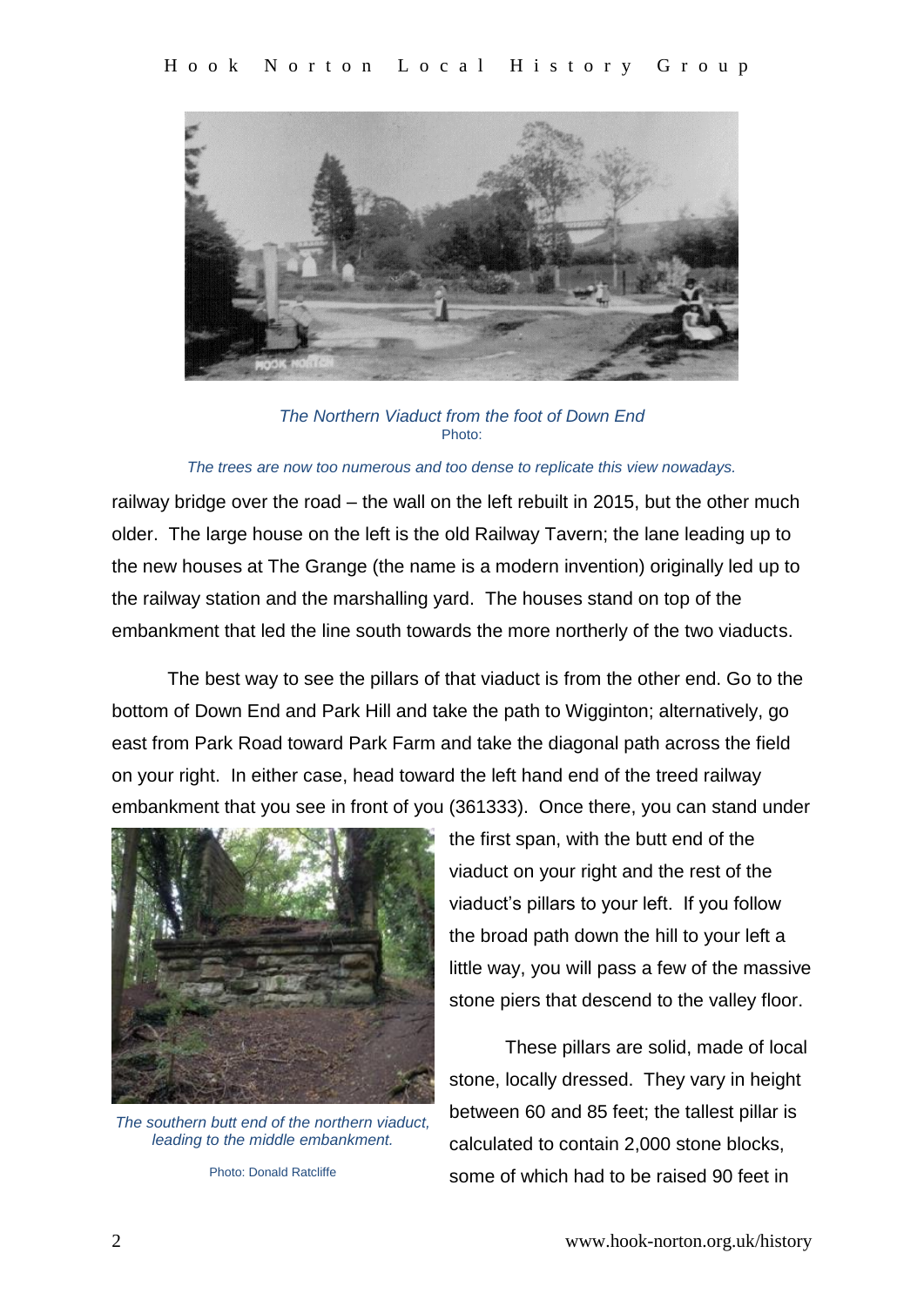the air by wooden cranes. This viaduct had five spans, which were bridged by iron girders 100 feet long; steel plates were fixed to them to provide the roadway on which sleepers and tracks could be laid. It took 400 men four years (1883-1887) to build the viaducts – and four men four weeks to dismantle the iron work in 1964. While they were being built, two men fell from the viaducts to their deaths.

Now return up the hill to the end of the viaduct. Here you can see that dismantled railway lines that have been recycled as fence posts; in one case a tree has forced an angled buttressing piece apart from the upright it was once reinforcing. You



*The first pillar going down the hill towards much higher ones.* Photo: Donald Ratcliffe

could from here walk to the east following the route recommended in "Visible



*Cut-down rails used as a fence post* Photo: Donald Ratcliffe

Remains of the Ironstone Industry", in this section of the website. Instead, follow the embankment northwards that stands as an island between the two viaducts: walk along either side or even on top. From the top you get some idea of the view rail passengers had. From here they would see the ironstone workings on initially the western side and then the eastern. But as the train moved beyond the embankment in either direction, the view must have been stunning; one traveller in 1926 said, "These beautiful gorges and the lovely views from the train remind one almost of a miniature Vale of Lllangollen."<sup>1</sup>

At the southern end of the embankment you reach the lane going to Park Farm (360329); turn left, then right down the narrow path that runs on the left hand side of the pillars. [*Alternatively, you can approach this point from Park Road, continuing straight across the top of Park Hill and along the lane to Park Farm; if* 

1

<sup>1</sup> Quoted in Betty Brown, *Somewhere Along the Line*, page 18.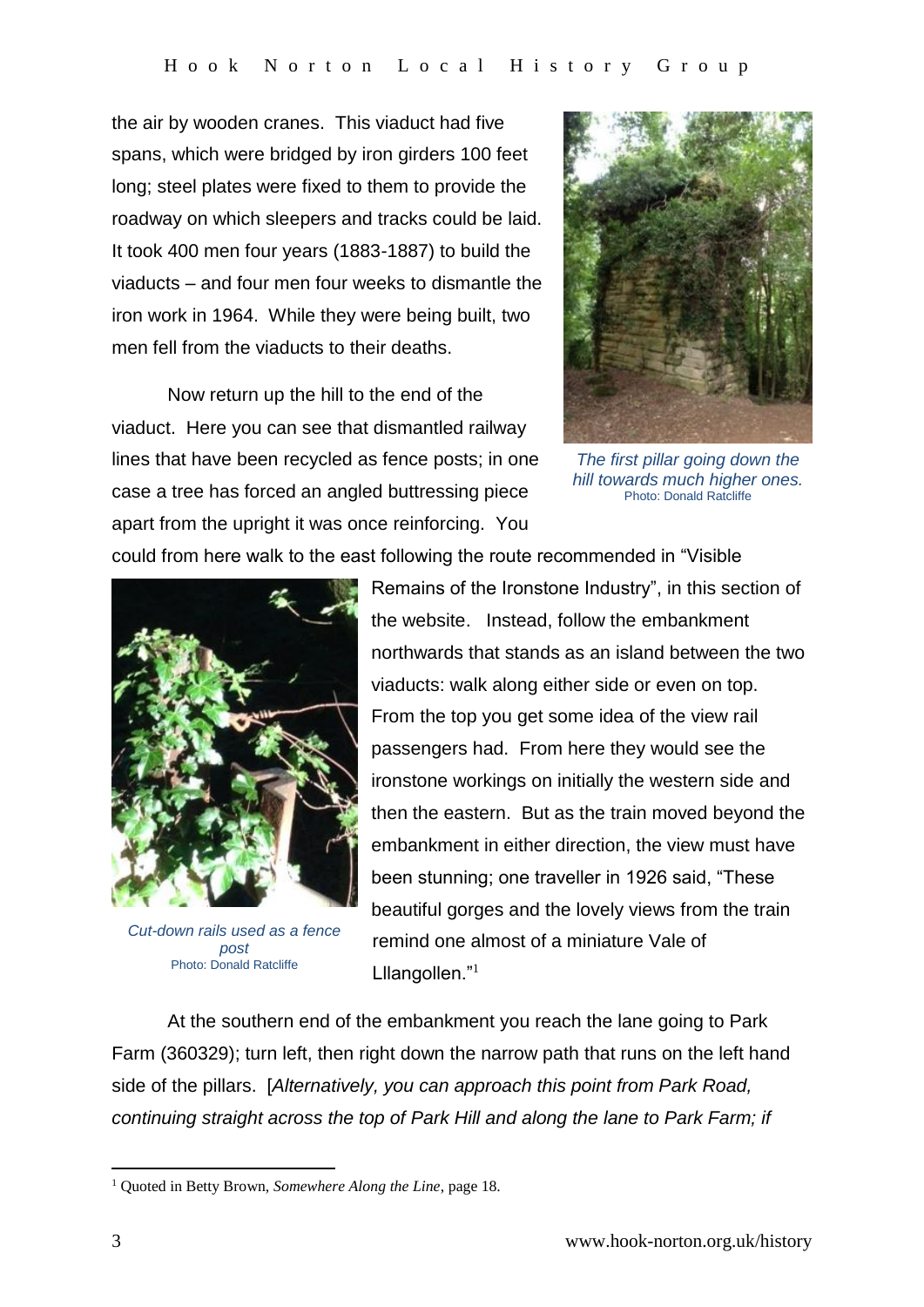*coming from Down End, turn left at the top of Park Hill. You will come to the strip of woodland that accompanies the route of the former railway, with the island viaduct on the left. Take the narrow path that goes down to the right from Park Farm drive, alongside the pillars of the southern viaduct.*]

Here among the trees you see an even more impressive set of massive stone piers, creating eight spans, again each of 100 feet, with the tallest pillars reaching up to 90 feet. Small trees are clearly growing from the top of some of them. Around their bases may be found sleepers and evidence of old railway lines. At the bottom of the hill is a stream but no bridge; in dry weather it may be crossed easily, but in flood it can be treacherous (and very wet!) to wade or leap. Climb the hill, go through the gate into the nature reserve proper. Climb the left hand side of the embankment: as you walk south, note its width at its base, and try to spot where a siding ran off to the left about the point where the embankment turns into a cutting.



 *The bridge carrying the Swerford Road over the railway.* Photograph: Gareth Richard

You will appreciate the feat of engineering required to move the huge amount of spoil to create the cutting, which in places is 76 feet deep. In 1876 there were 2,000 men and 120 horses involved in digging and moving out the spoil. Most of it was transported along the line to build up the embankments. Two workers died in the cutting, one from a fall of clay.

Halfway along the cutting you will reach the bridge (360323) carrying the road from Hooky to Swerford over the railway. [*It is possible to drive up the road from Wheatsheaf House, where we caught our first view of the southern viaduct; park on the Hooky side of the bridge.*] A flight of steps joins the road to the

railway, and from here you get a good view of the bridge in its patched up splendour.

If you pass under the bridge, you can walk southwards along the cutting to the tunnel that once carried the track for quarter of a mile under the hill. It is one of two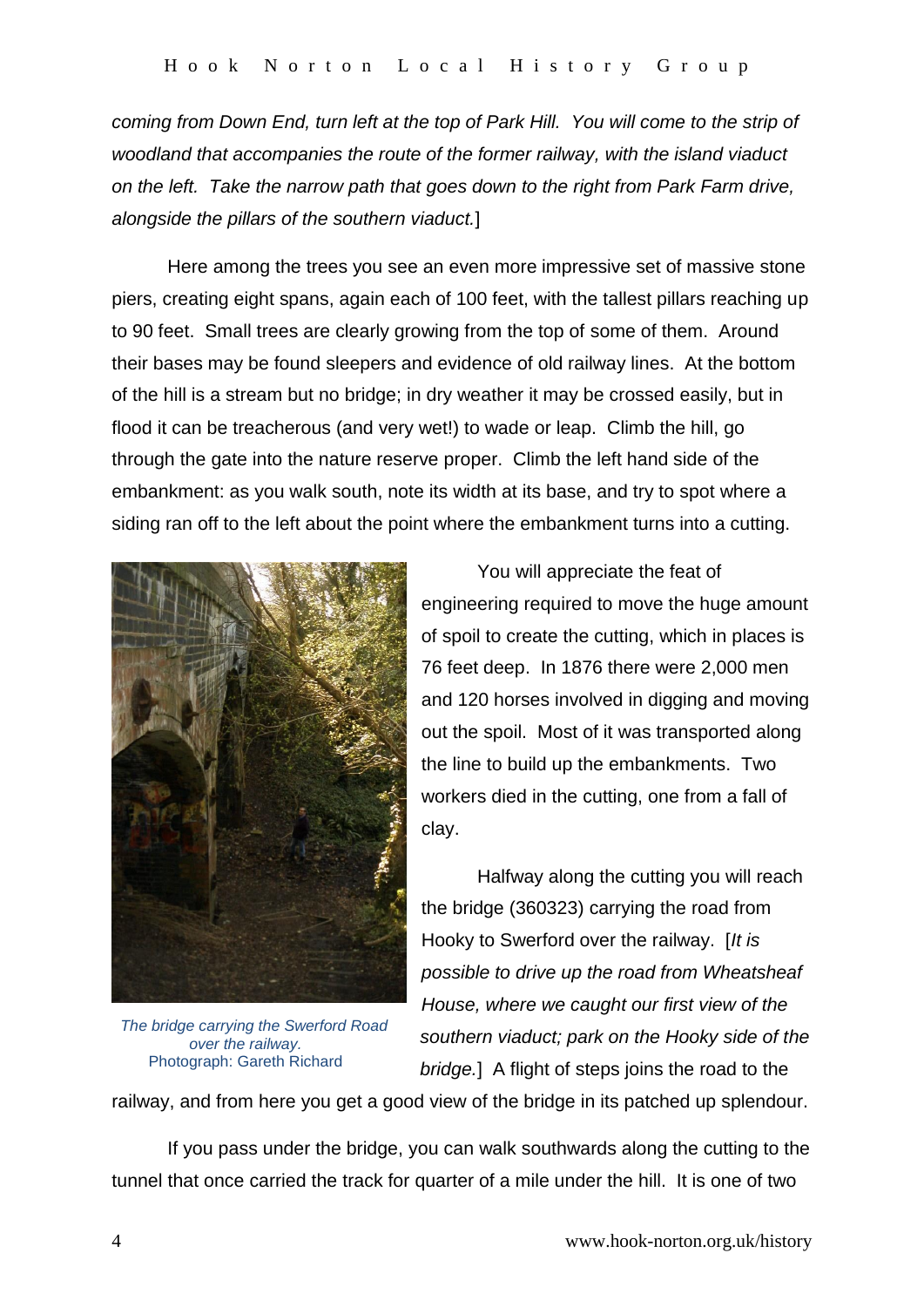tunnels that were necessary to carry the line to Chipping Norton; the other is even longer, at 685 yards compared with Hooky's 418 yards. The tunnel entrance itself (359320) is barred by locked doors. The sound of running water gives an indication of the problems the tunnellers had with springs during the construction – and indeed in later maintenance.



*The cutting leading to the tunnel* Photo: Gareth Richard

The work of creating the tunnel, the cuttings on each side of it and the embankments took seven years, even before the viaducts were started. This was the work observers compared to building the pyramids.

From the tunnel you have to retrace your steps to the bridge and climb the steps to the road. [*If you wish to return to Hooky, turn right and continue down the hill to Wheatsheaf House.*] To inspect the south end of the tunnel, go back towards Hooky for 200 metres, go left into Cross Banks Lane and carry on to the T-junction. Turn right, and then left in 200 metres. This is Cow Lane, and you descend 500 metres to grid reference 356313, where the railway crossed the road. The bridge has gone, but the abutments are there still on both sides of the road.

It is worth noting that the railway companies, later British Rail and now Network Rail, are responsible for the maintenance of disused railway bridges. Where they cross roads, they are usually demolished; where the road crosses above the old track, as with the Swerford Road, they have to be maintained. Pass the abutment on your left, and you will see the entry to the nature reserve, which used to be the cutting leading to the tunnel's southern portal.

Towards the tunnel, you can see clearly see on either side the parliamentary fences that, for obvious safety reasons, railway companies were required by law to erect and maintain. On your right, you may be lucky to see another section of GWR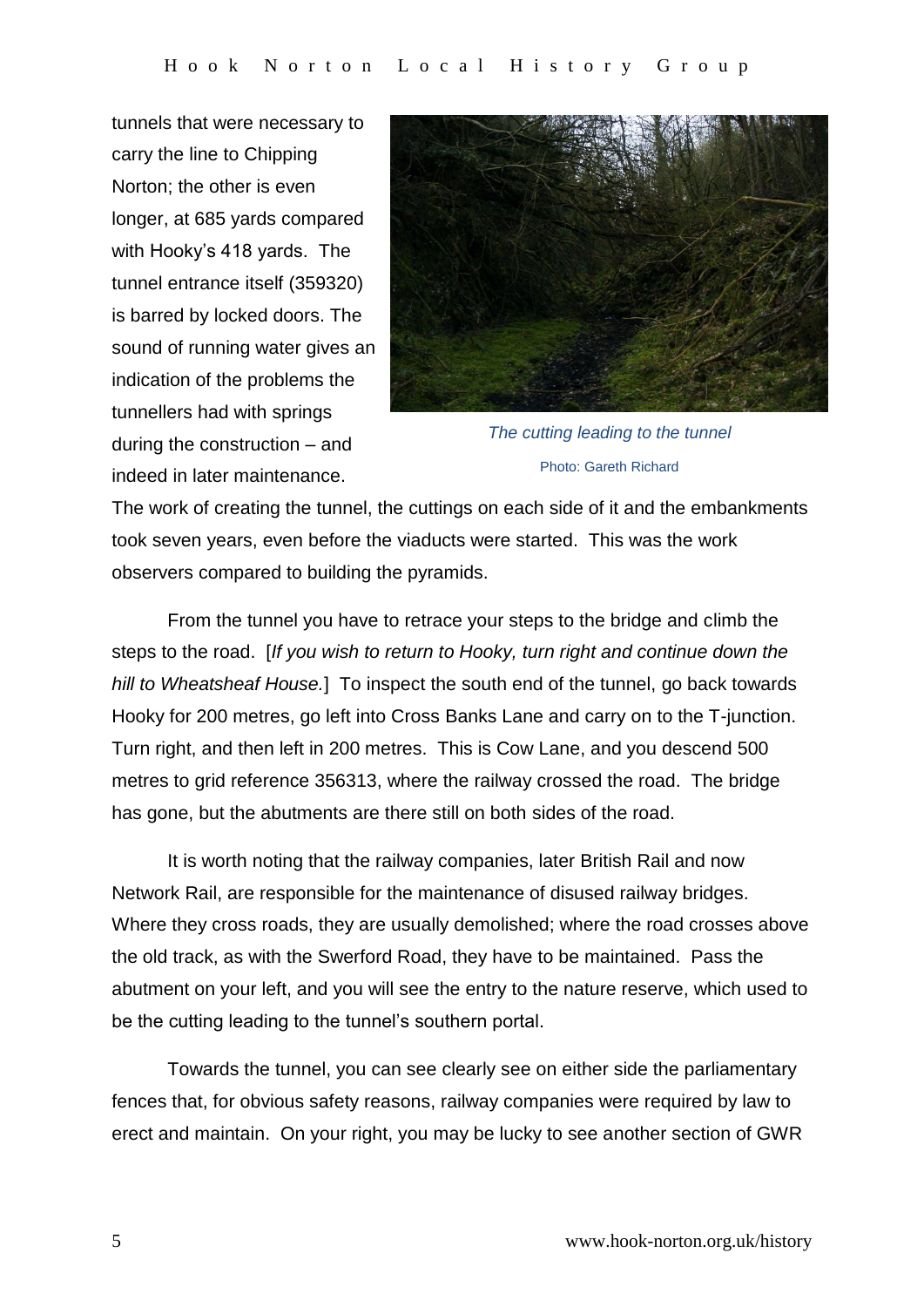rail sawn up and used as a fence post. These rails were discarded when broad-gauge was abandoned, so this is an early and unusual form of recycling.

The further you go along the track bed, the more difficult progress gets. This is because the sides of the embankment have slipped blocking the track. The cutting had always been unstable and



Photo: Gareth Richard

on several occasions remedial work had to be taken to keep the line open. In 1959, however, the line was deteriorating, and no one was prepared to undertake the massive restoration of the track. What you see is the death blow to the railway as a through route.



*The south end of the tunnel*

#### Photo: Gareth Richard

At the approach to the tunnel entrance, the slipped earth has almost completely obliterated the old trackbed. Although accessible to the public, this is a very quiet and undisturbed part of the world and well worth a visit. The tunnel entrance is bricked up, with gaps in the upper part for bats.